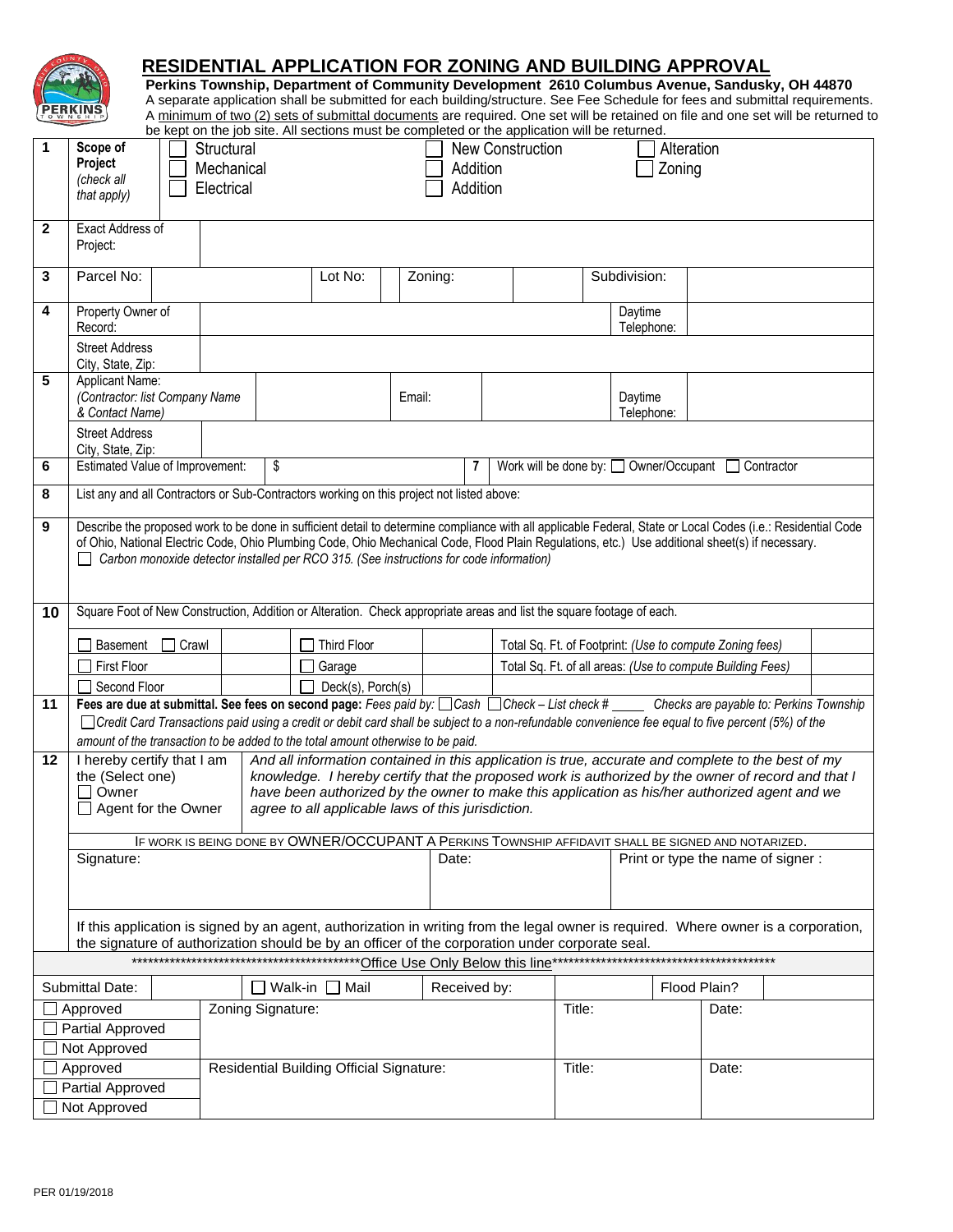#### **Residential Application for Zoning Permit Example Plot Plan**

Fences in Perkins Township can be placed on the lot line. In Residential districts they can be no taller than 6 feet.

Sheds under 200 square feet only require a Zoning Permit. Sheds must be a minimum of 3 feet from the lot line and 10 feet from any main structure. Pools must be at least 6 feet from the lot line and 10 feet from the main structure.

In ground pools must have a fence. Above ground pools are required to have a foldable lockable ladder.



Rear Lot Line

Fence Line (please list height and type)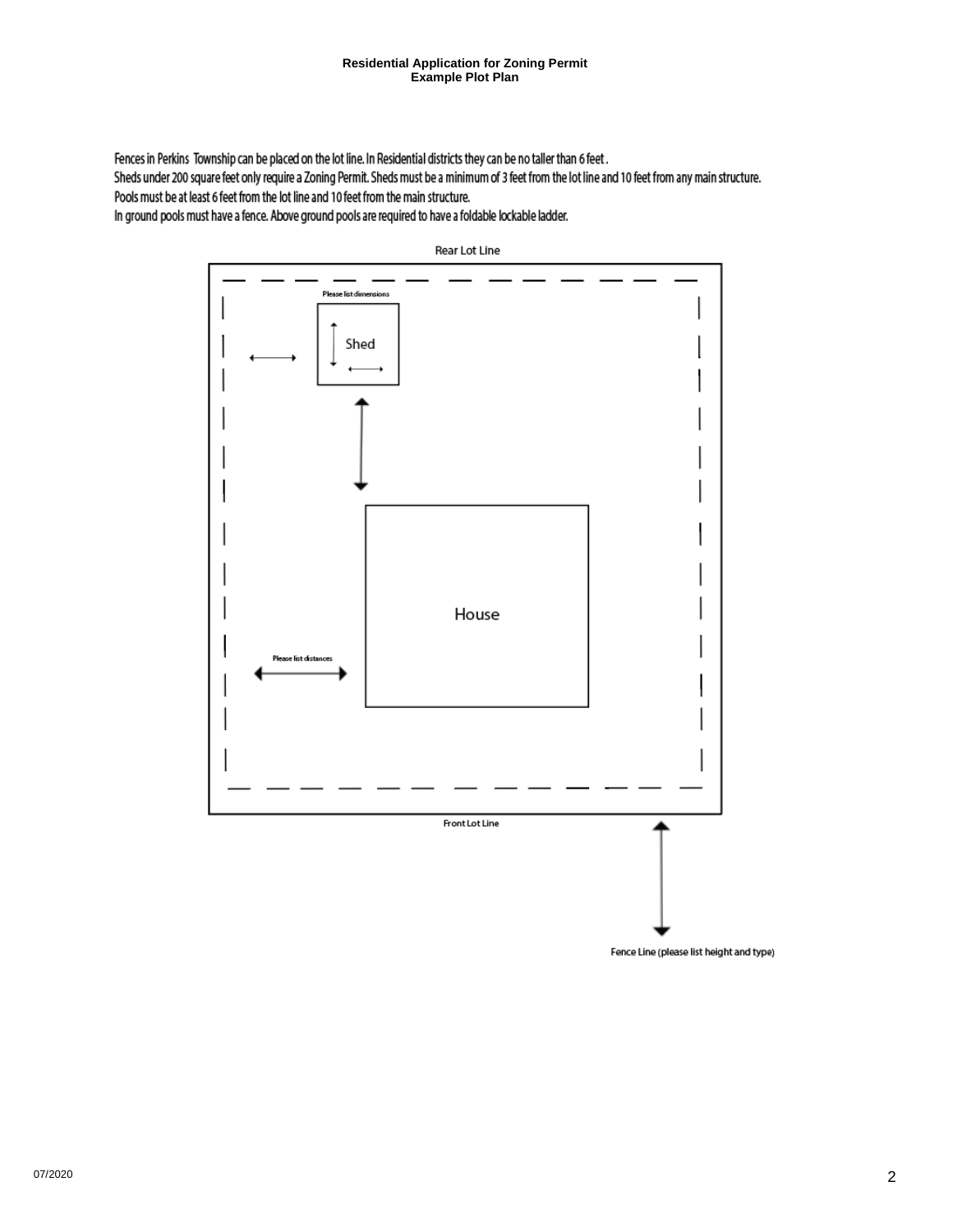#### **FEES TO BE PAID WORKSHEET**

\*\* Round up all square footage figures to the next 100 square feet.

# **CHECK ALL THAT APPLY**

## \*\*indicates an addition Zoning Fee

| <b>BUILDING FEES</b>                                                                                               |  |  |  |  |  |  |
|--------------------------------------------------------------------------------------------------------------------|--|--|--|--|--|--|
| New Construction (One, Two and Three family dwellings), Addition or Alteration \$200.00 + \$0.10 per square foot** |  |  |  |  |  |  |
| Crawl space or Basement - Foundation only \$60.00 (\$0.10 per square foot, basement only)**                        |  |  |  |  |  |  |
| Deck - New Construction, Addition or Alteration (200 ft or greater) \$60.00 + \$0.05 per square foot**             |  |  |  |  |  |  |
| Patio or Deck/Porch Roof (new) \$75.00**                                                                           |  |  |  |  |  |  |
| Roof Replacement: Value of Construction over \$10,000 = \$150, Value of Construction under \$10,000 = \$100.00     |  |  |  |  |  |  |
| New Detached Accessory Structure over 200 square foot \$200.00**                                                   |  |  |  |  |  |  |
| <b>Total Building Fees</b>                                                                                         |  |  |  |  |  |  |
| MECHANICAL FEES                                                                                                    |  |  |  |  |  |  |
| Base Fee - New Construction \$150                                                                                  |  |  |  |  |  |  |
| Furnace or Boiler Replacement, Condenser, add to existing, wood burner, fireplace \$75                             |  |  |  |  |  |  |
| <b>Total Mechanical Fees</b>                                                                                       |  |  |  |  |  |  |
| <b>ELECTRICAL FEES</b>                                                                                             |  |  |  |  |  |  |
| New Construction \$200.00                                                                                          |  |  |  |  |  |  |
| Base Fee \$150.00                                                                                                  |  |  |  |  |  |  |
| Temporary Service or Reconnections \$75.00                                                                         |  |  |  |  |  |  |
| Minor Alterations \$100.00                                                                                         |  |  |  |  |  |  |
| Swimming pools, spas & hot tubs \$100.00                                                                           |  |  |  |  |  |  |
| <b>Total Electrical Fees</b>                                                                                       |  |  |  |  |  |  |
| <b>DEMOLITION</b>                                                                                                  |  |  |  |  |  |  |
| Demolition of Structure (200-599sqft) \$25.00, (600 of more square foot) \$150.00                                  |  |  |  |  |  |  |
| Removal of building of structure from one lot to another over 200 square foot \$150.00**                           |  |  |  |  |  |  |
| <b>Total Demolition Fees</b>                                                                                       |  |  |  |  |  |  |
|                                                                                                                    |  |  |  |  |  |  |
| <b>Total Fees from above</b>                                                                                       |  |  |  |  |  |  |
| Board of Building Standards (BBS) Fee (Sub Total X 1%)                                                             |  |  |  |  |  |  |
| <b>TOTAL FEE</b>                                                                                                   |  |  |  |  |  |  |
| <b>ZONING</b>                                                                                                      |  |  |  |  |  |  |
| New Construction (One, Two and Three family dwellings) \$125.00 + \$0.05 sqft                                      |  |  |  |  |  |  |
| Addition or Alteration \$50.00 + \$0.05 sqft                                                                       |  |  |  |  |  |  |
| Crawl space or Basement \$50.00 + \$0.05 sqft                                                                      |  |  |  |  |  |  |
| Deck/Shed - New Construction, Addition or Alteration (200 ft or greater) \$75.00, (less than 200sqft) \$65.00      |  |  |  |  |  |  |
| Patio or Deck/Porch Roof (new) \$65.00                                                                             |  |  |  |  |  |  |
| New Detached Accessory Structure over 200 square foot \$75.00                                                      |  |  |  |  |  |  |
| Fence \$35.00                                                                                                      |  |  |  |  |  |  |
| Pool (above ground) \$25.00, (in ground) \$75.00                                                                   |  |  |  |  |  |  |
| <b>Total Zoning Fees</b>                                                                                           |  |  |  |  |  |  |
| <b>TOTAL BUILDING AND ZONING FEES</b>                                                                              |  |  |  |  |  |  |
|                                                                                                                    |  |  |  |  |  |  |
| If paying by Credit Card or Debit Card: Add 5% convenience fee to the "TOTAL ALL SECTIONS" amount.                 |  |  |  |  |  |  |
|                                                                                                                    |  |  |  |  |  |  |

*Plumbing – Contact Erie County General Health District - email: [plumbing@eriecohealthohio.org](mailto:plumbing@eriecohealthohio.org) Telephone: 419-626-5623 ext. 209* **\*\***Square footage figures rounded up to the next 100-square/lineal feet as per Section 108.2 of the OBC